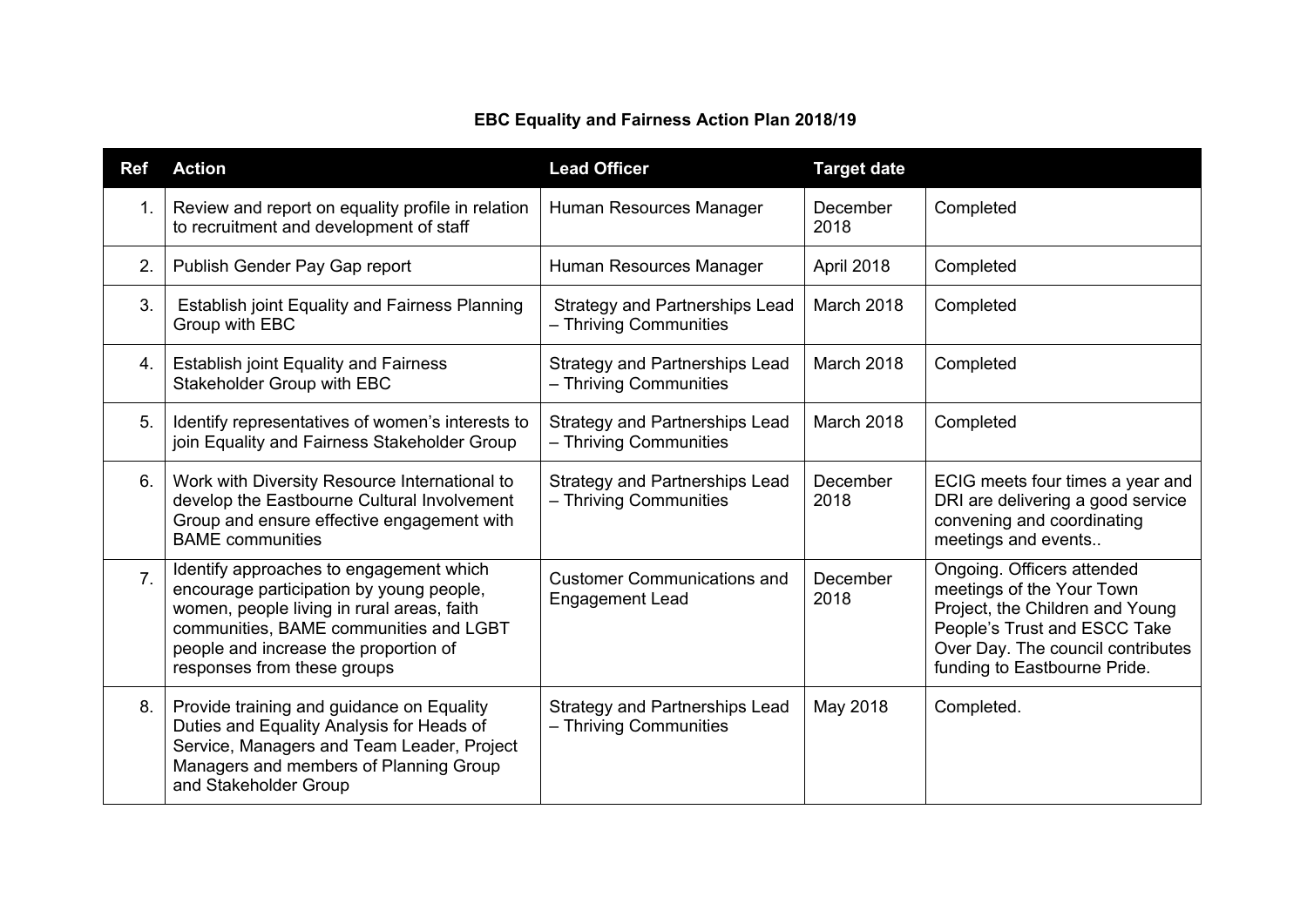| <b>Ref</b> | <b>Action</b>                                                                                                                                                                                                                          | <b>Lead Officer</b>                                             | <b>Target date</b> |                                                                                                                                                                                                                                                                                                      |
|------------|----------------------------------------------------------------------------------------------------------------------------------------------------------------------------------------------------------------------------------------|-----------------------------------------------------------------|--------------------|------------------------------------------------------------------------------------------------------------------------------------------------------------------------------------------------------------------------------------------------------------------------------------------------------|
| 9.         | Arrange training on Access Issues to<br>Neighbourhood First teams and ensure<br>Neighbourhood Officers are able to respond<br>confidently and effectively to customer<br>enquiries relating to access issues                           | <b>Strategy and Partnerships Lead</b><br>- Thriving Communities | <b>June 2018</b>   | Completed                                                                                                                                                                                                                                                                                            |
| 10.1       | Promote 'White Ribbon' Activities and<br>implement action plan in partnership with EBC<br>and Domestic Abuse Working Group.                                                                                                            | Specialist Advisor - Community<br>Safety                        | December<br>2018   | Completed - White Ribbon status<br>confirmed.                                                                                                                                                                                                                                                        |
|            | 11. Promote activities commemorating<br>anniversaries of Universal Suffrage 1918<br>legislation                                                                                                                                        | <b>Customer Communications and</b><br><b>Engagement Lead</b>    | December<br>2018   | Completed                                                                                                                                                                                                                                                                                            |
| 12.1       | Support the coordination of an inter-faith event<br>if initiated by the Faiths Forum                                                                                                                                                   | Policy and Engagement<br>Coordinator                            | December<br>2018   | None requested                                                                                                                                                                                                                                                                                       |
| 13.        | Coordinate events for World Aids Day and<br><b>Holocaust Memorial Day</b>                                                                                                                                                              | Policy and Engagement<br>Coordinator                            | December<br>2018   | Completed                                                                                                                                                                                                                                                                                            |
| 14.        | Continue prioritising funding for projects which<br>promote the inclusion of communities and<br>groups protected under the Equality Act and<br>fund up to five events designed to raise<br>awareness and foster positive relationships | <b>Strategy and Partnerships Lead</b><br>- Thriving Communities | December<br>2018   | Funding awarded to Eastbourne<br>Seniors Forum, ECIG,<br>Eastbourne DIG, Faiths Forum,<br>BourneOut LGBT, Health in Mind<br>and Eastbourne Access Group to<br>support local events. Other small<br>grants awarded to organisations<br>for work with disabled people,<br>older people and BAME groups |
| 15.        | Review and align LDC/EBC Equality Monitoring<br>Policies for JTP                                                                                                                                                                       | <b>Strategy and Partnerships Lead</b><br>- Thriving Communities | April 2018         | Completed.                                                                                                                                                                                                                                                                                           |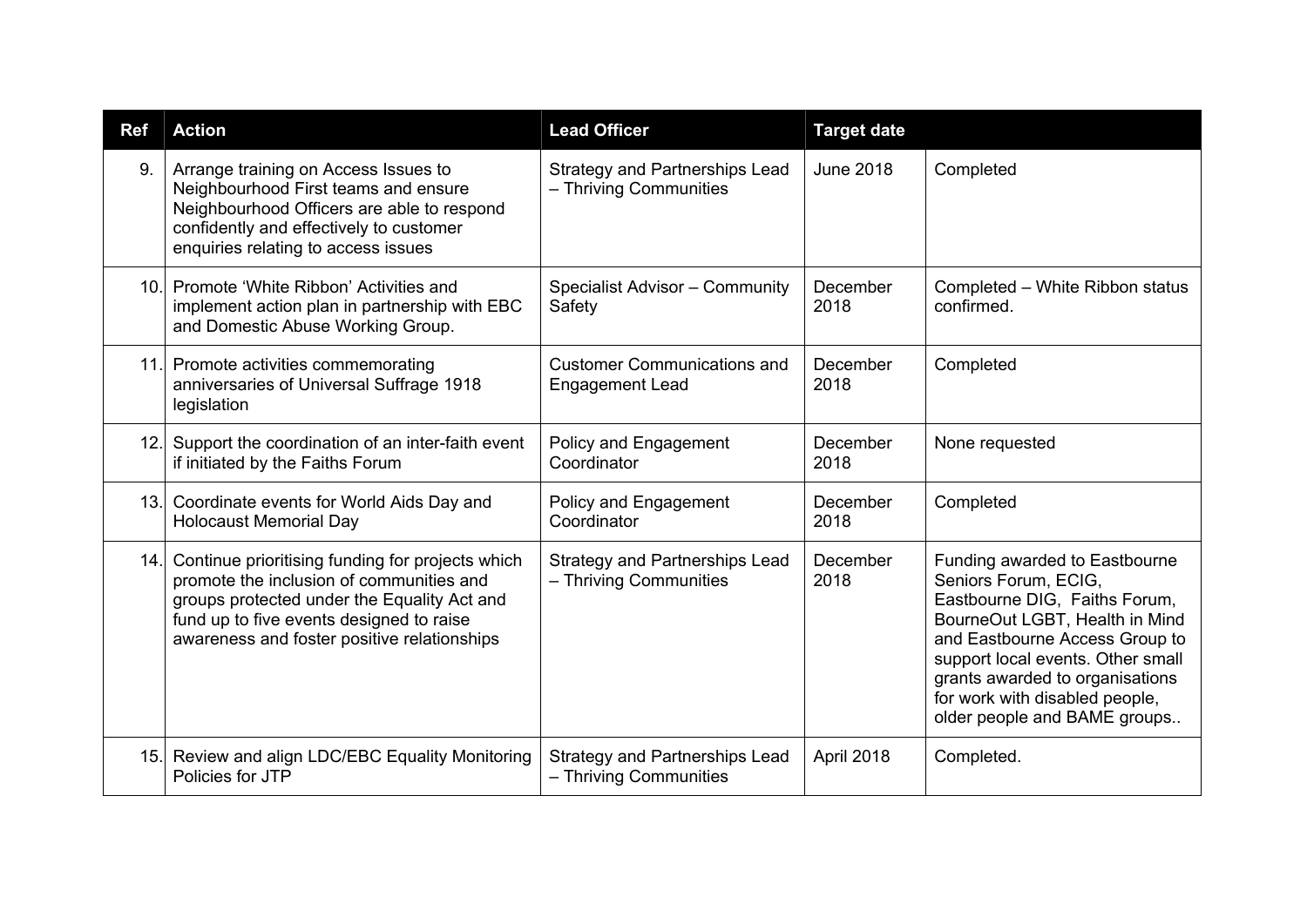| <b>Ref</b> | <b>Action</b>                                                                                                    | <b>Lead Officer</b>                                             | <b>Target date</b>                                              |                                                                                                                                   |
|------------|------------------------------------------------------------------------------------------------------------------|-----------------------------------------------------------------|-----------------------------------------------------------------|-----------------------------------------------------------------------------------------------------------------------------------|
| 16.        | Work with voluntary sector partners to promote<br>equality and fairness through training and<br>network meetings | <b>Strategy and Partnerships Lead</b><br>- Thriving Communities | December<br>2018                                                | Ongoing - 3VA cover this within<br>their programme of training for<br>voluntary sector organisations.                             |
| 17.        | Implement a 3-year programme of functional<br>reviews following completion of Phase 2 JTP                        | <b>Strategy and Partnerships Lead</b><br>- Thriving Communities | April 2018 to<br>2021                                           | Forms and process agreed -<br>reviews are now ongoing.<br>See 20 below.                                                           |
| 18.        | Monitor use and quality of translation and<br>interpreting services                                              | <b>Strategy and Partnerships Lead</b><br>- Thriving Communities | December<br>2018                                                | Ongoing. Council Hub information<br>on BSL services improved<br>following consultation with<br>DeafCOG and other BSL<br>speakers. |
| 19.        | Undertake self-assessment against Equality<br><b>Framework for Local Government</b>                              | <b>Strategy and Partnerships Lead</b><br>- Thriving Communities | Deferred<br>pending<br>completion of<br><b>JTP</b><br>(2019/20) | n/a                                                                                                                               |
| 20.        | Carry out a programme of service reviews:                                                                        | Responsible service leads for:                                  |                                                                 |                                                                                                                                   |
|            | Projects and Performance monitoring                                                                              | Performance and Programmes                                      | 31 <sup>st</sup> Dec 18                                         | Completed                                                                                                                         |
|            | Communications                                                                                                   | <b>Customer Advice</b>                                          | 31 <sup>st</sup> March 19                                       | In hand – discussed with<br>stakeholder group Sept 18                                                                             |
|            | <b>Community Grants</b>                                                                                          | Strategy and Partnerships -<br><b>Thriving Communities</b>      | 31st Dec 18                                                     | Completed                                                                                                                         |
|            | <b>Tourist Information Services</b>                                                                              | <b>Tourism and Enterprise</b>                                   | 31 <sup>st</sup> March 19                                       | In hand – will be discussed with<br>stakeholder group March 19                                                                    |
|            | Marketing                                                                                                        | <b>Tourism and Enterprise</b>                                   | 31 <sup>st</sup> March 19                                       | In hand – will be discussed with<br>stakeholder group March 19                                                                    |